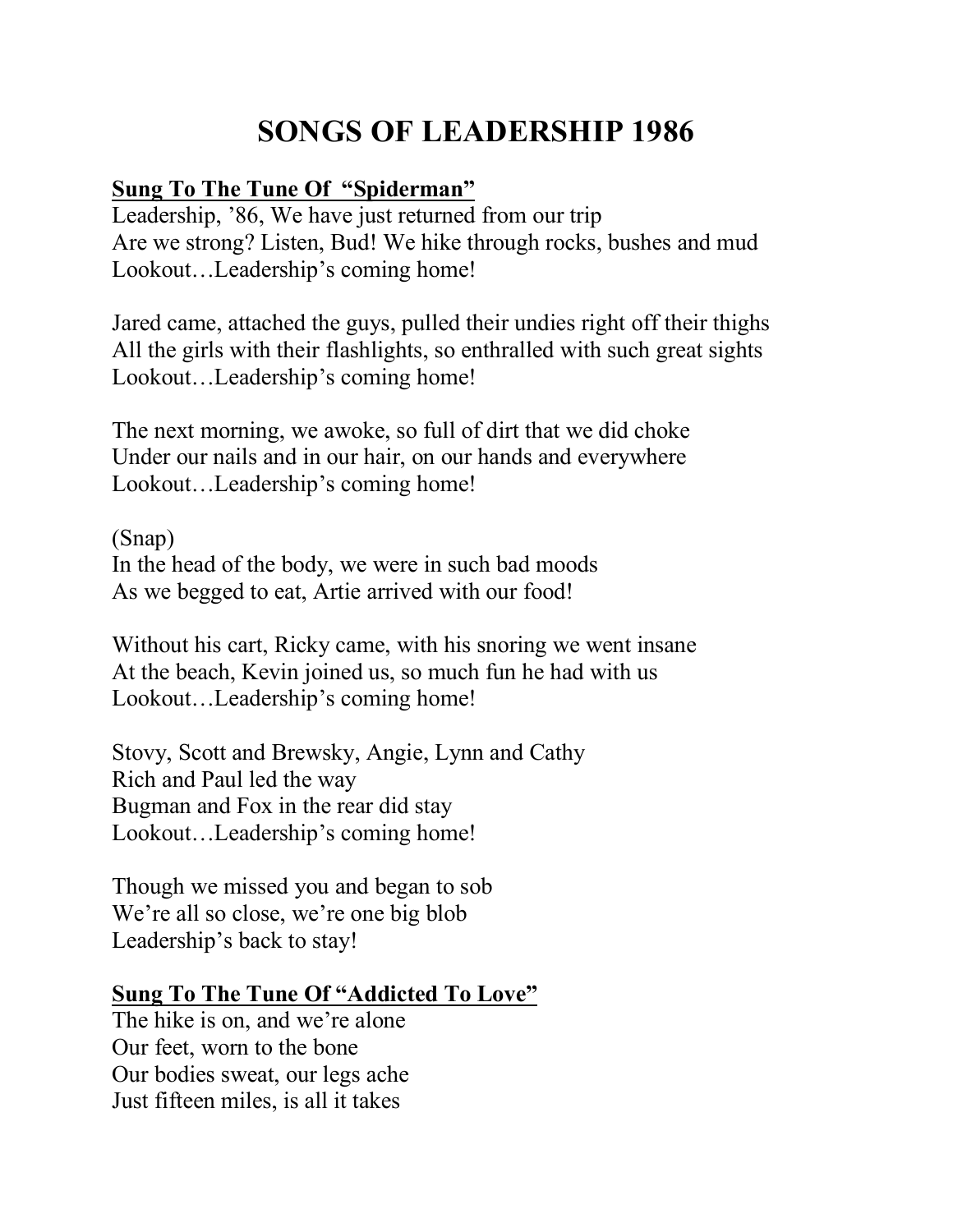Chorus: Ooh ooh, you'd like to think that we're immune to the stuff, Oh Yeah! The water's running out, you know we can't get enough We're Leadership '86 and you're addicted to us Might as well face it, you're addicted to us L'86 you're addicted to us

Our bodies smell, it's our B. O. We have no showers, or radios We got so close, we had some fun L'86, is number one! (Chorus)

## **Sung To The Tune Of "Twist and Shout"**

Angie, Cathy, Lynn, Stovy

Hike it on Leadership (hike it on Leadership), climb and sweat (climb and sweat) And don't you ever forget now (ever forget), that you da best (you da best)

C'mon, c'mon, move it on Leadership '86, get up to Mount Boney (Up to Mount Boney) Then down to Circle X (Circle X), then let's hit that beach (hit that beach)

Jared, Scott and Leadership

Made it back safe (made it back safe), we cooked and ate our steaks (ate our stakes)

And then we wrestled on the beach (on the beach), the campers were impeached (were impeached)

C'mon, c'mon move it on Leadership '86, we can be so proud (be so proud) Because we didn't get lost (didn't get lost), and we made record time (record time)

Hike it on Leadership (hike it on Leadership), climb and sweat (climb and